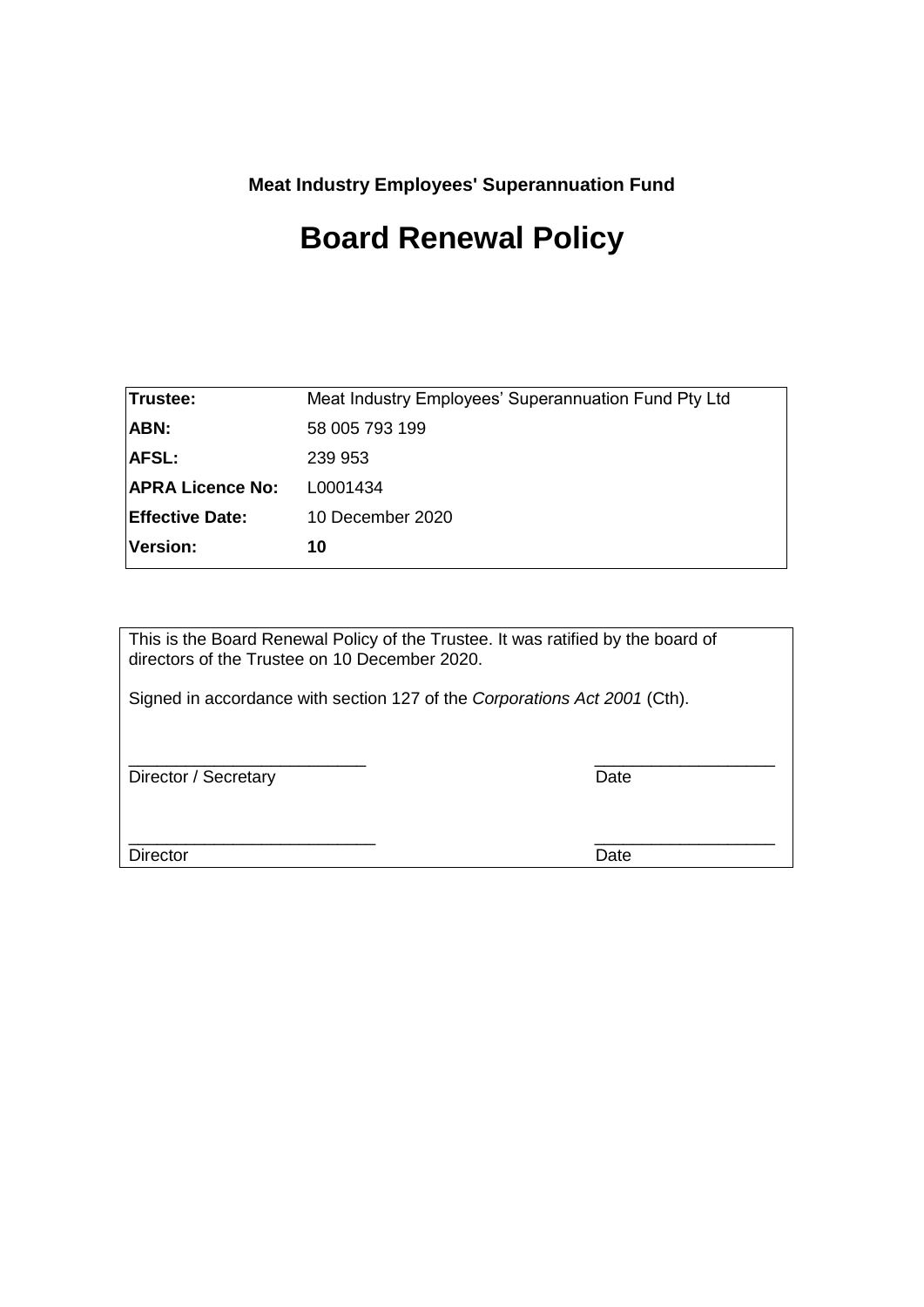# **TABLE OF CONTENTS**

|    | 1. INTRODUCTION                                   | 3              |
|----|---------------------------------------------------|----------------|
|    | 2. ELIGIBILITY FOR APPOINTMENT AS DIRECTOR        | 3              |
|    | 3. TERM OF APPOINTMENT                            | 3              |
| 4. | <b>NUMBER OF DIRECTORS</b>                        | 3              |
|    | 5. APPOINTMENT OF MEMBER DIRECTORS                | 3              |
|    | 6. APPOINTMENT OF EMPLOYER DIRECTORS              | 4              |
|    | 7. APPOINTMENT OF ADDITIONAL INDEPENDENT DIRECTOR | $\overline{4}$ |
| 8. | <b>REMOVAL</b>                                    | 4              |
|    | 9. GENERAL VACANCIES                              | 5              |
|    | <b>10. MEMBER DIRECTOR VACANCIES</b>              | 5              |
|    | <b>11. EMPLOYER DIRECTOR VACANCIES</b>            | 6              |
|    | <b>12. APPOINTMENT OF ALTERNATE DIRECTORS</b>     | 6              |
|    | <b>13. REMOVAL OF ALTERNATE DIRECTORS</b>         | 6              |
|    | <b>14. REAPPOINTMENT OF DIRECTORS</b>             | $\overline{7}$ |
|    | <b>15. REVIEW OF POLICY</b>                       | $\overline{7}$ |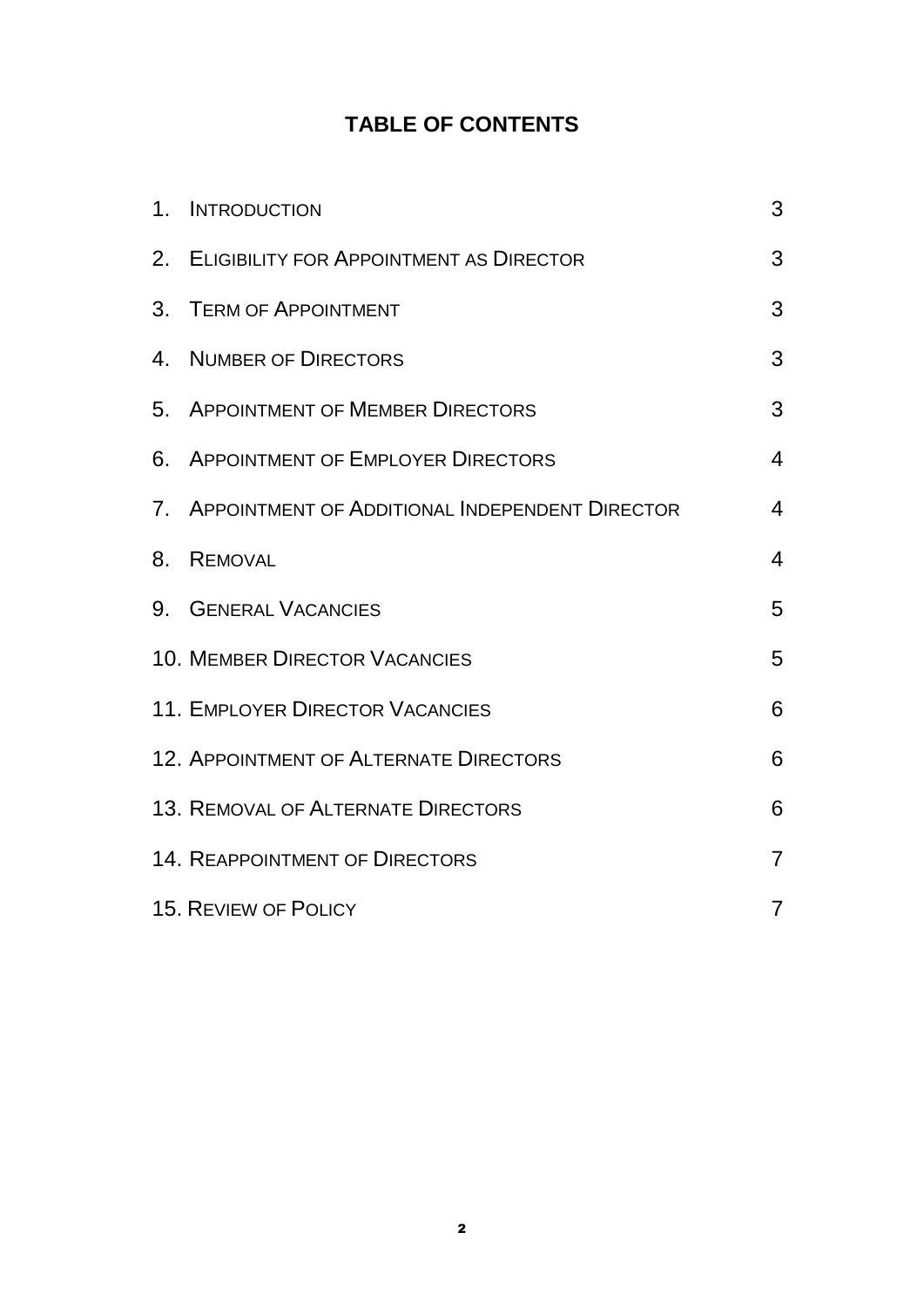# <span id="page-2-0"></span>1. Introduction

The Meat Industry Employees' Superannuation Fund Pty Ltd is the Trustee of the Meat Industry Employees' Superannuation Fund ('The Fund"). This Board Renewal Policy satisfies the requirements in paragraphs 18(c) and 23 of APRA Prudential Standard SPS 510 – *Governance* (**SPS 510**) i.e. the Board's policies on the size and composition of the Board, Board renewal and the nomination, appointment and removal of directors including defined director terms in office and maximum tenure periods.

#### <span id="page-2-1"></span>2. Eligibility for Appointment as Director

To be eligible for appointment as a Director, a person is required to satisfy the following conditions:

- (a) Be at least 18 years of age;
- (b) Not be convicted of an offence in respect of dishonest conduct in Australia or overseas at any time unless otherwise approved by the Directors and the Australian Prudential Regulation Authority (**APRA**);
- (c) Not have a civil penalty order under the *Superannuation Industry (Supervision) Act* 1993 (**the SIS Act**) made against them;
- (d) Not be insolvent or bankrupt;
- (e) Not be in prison;
- (f) Not be ineligible to be a Director in accordance with the requirements of the *Corporations Act* 2001 (Cth) (**the Corporations Act**); and
- (g) Not have been prohibited from managing a corporation by an order of the Federal Court or the Supreme Court of any jurisdiction in Australia or the Australian Securities & Investments Commission.

A person who is appointed a Director must execute all necessary documents to act as a Director of the Trustee.

# <span id="page-2-2"></span>3. Term of Appointment

A person who is appointed as a Director shall continue as a Director for a term of 4 years and then be eligible for reappointment (see paragraph 14) after each term with a maximum of 3 terms (totalling 12 years).

Following the expiration of the 3 terms, a Director may be reappointed by the Board to enjoy one further 4 year term only if the Board believes it to be necessary taking into consideration the Board's structure and level of experience existing at the time.

In special circumstances (as determined by the Board), the Board may resolve to reappoint a Director who has completed more than 16 years of service. The Board must review the appointment at least annually taking into consideration the Director's skills, contribution to the Board's performance and relationships with employers and members.

The ongoing appointment of each Director is subject to the Board's right to remove any Director in accordance with paragraph 8.

# <span id="page-2-3"></span>4. Number of Directors

The number of Directors shall be 15 or such other lesser number as the Board of Directors may from time to time resolve. Half of the total number of Directors excluding any additional Independent Director shall be Member Directors and half shall be Employer Directors.

#### <span id="page-2-4"></span>5. Appointment of Member Directors

Up to 7 Member Directors may be appointed by Resolution of the Board of Directors from nominations made by the State Branch Committees of Management of the Union in accordance with paragraph 10. The appointments shall be made as follows:

(a) Up to 4 Member Directors may be appointed to represent the Victorian Branch; and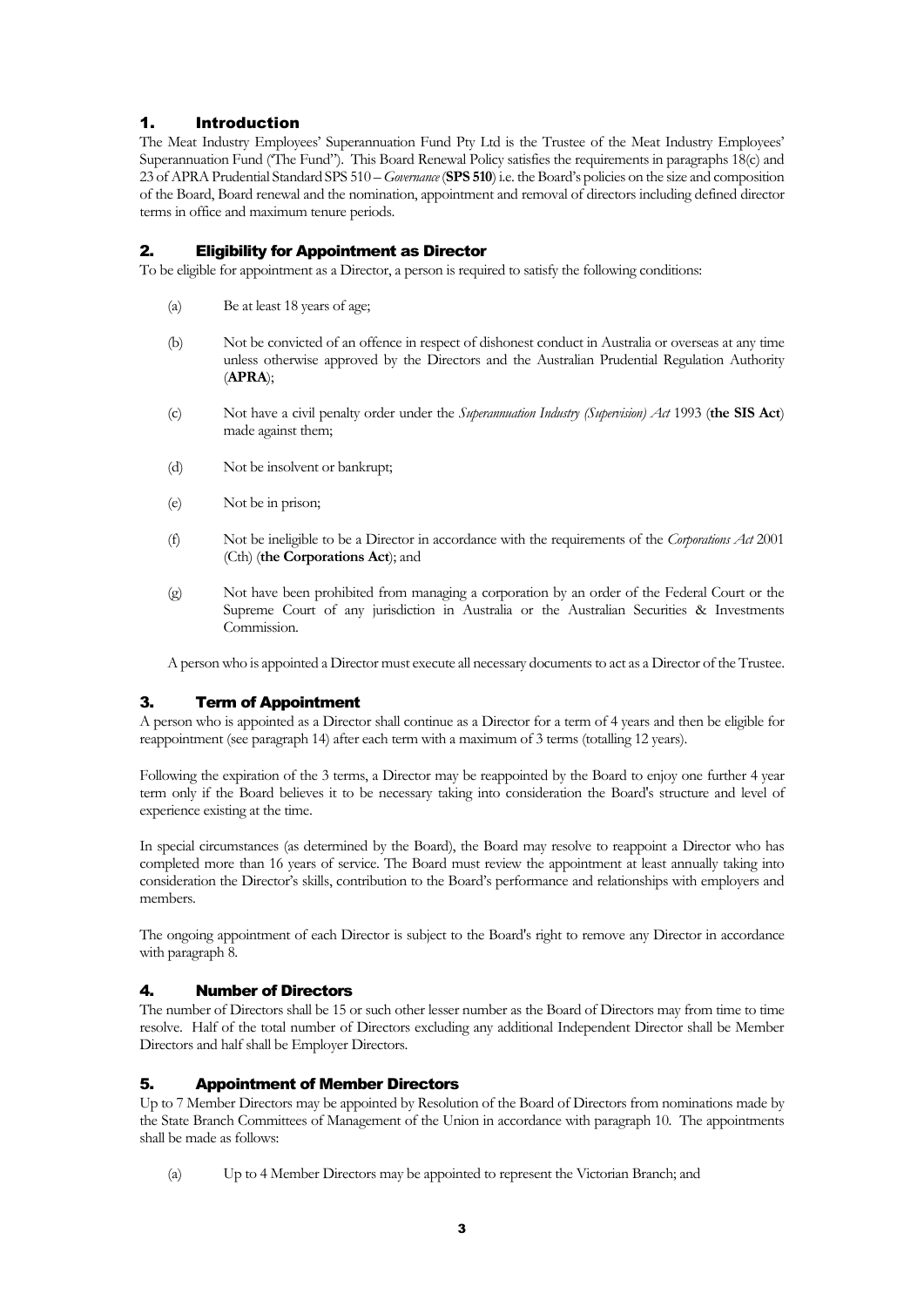(b) Up to 3 Member Directors may be appointed to represent the Branches of Queensland, South Australia, New South Wales, Western Australia, Northern New South Wales and Tasmania pursuant to paragraph 10.

#### <span id="page-3-0"></span>6. Appointment of Employer Directors

Employer Directors shall be full time employees of a participating Employer, other than the Union, at the time of their appointment.

Up to 7 Employer Directors may be appointed by Resolution of the Board of Directors from nominations made in accordance with paragraph 11. The appointments shall be made as follows:

- (a) Up to 4 Employer Directors may be appointed to represent participating Employers of Fund members located in Victoria;
- (b) One Employer Director may be appointed to represent participating Employers of Fund members located in Queensland;
- (c) One Employer Director may be appointed to represent participating Employers of Fund members located in New South Wales;
- (d) One Employer Director may be appointed to represent participating Employers of Fund members located in South Australia;
- (e) One Employer Director may be appointed to represent participating Employers of Fund members located in Western Australia, and
- (f) One Employer Director may be appointed to represent participating Employers of Fund members located in Tasmania.

#### <span id="page-3-1"></span>7. Appointment of Additional Independent Director

One additional Independent Director may be appointed by the passing of a resolution by a two-thirds majority of all the Board of Directors. An Independent Director must not be:

- (a) An employee of the Trustee in the 3 years prior to being appointed;
- (b) A principal of a material professional adviser or a material consultant to the Trustee or an employee materially associated with a service provided to the Trustee in the 3 years prior to being appointed;
- (c) An employee or director of a participating Employer of the Fund or an employee or director of an associate of a participating Employer;
- (d) A representative of the Union in any State or any other organisation representing the interests of one or more members of the Fund, or
- (e) A representative of an organisation representing the interests of one or more participating Employers.

#### <span id="page-3-2"></span>8. Removal

- A. A Director shall cease to be a Director by the passing of a resolution by a two-thirds majority of all the Board of Directors, in the event of:
	- (a) Death; or
	- (b) Mental or physical incapacity; or
	- (c) Retirement; or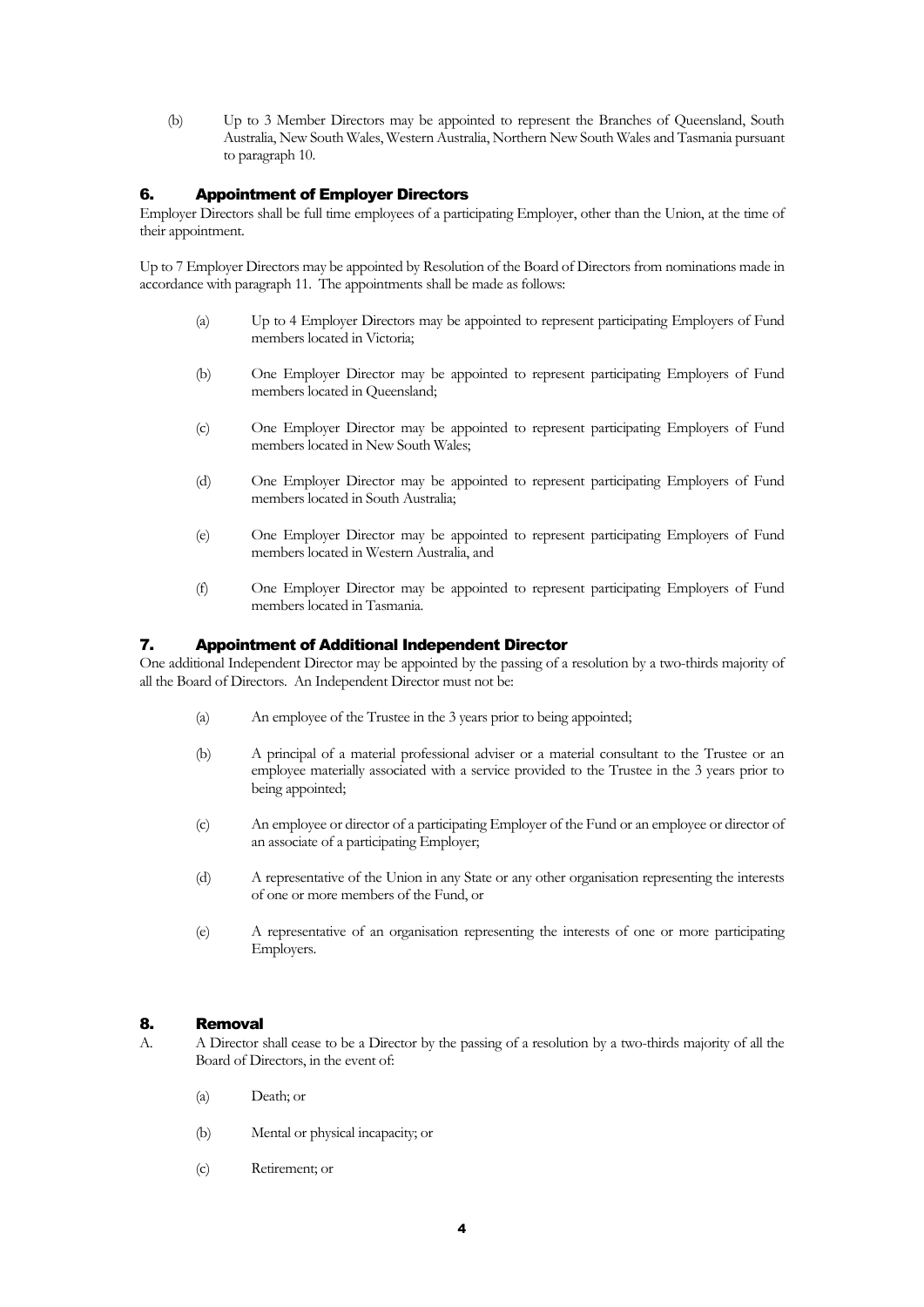- (d) Termination of employment; or
- (e) The member representative becoming a disqualified person within the meaning of Part 15 of the SIS Act; or
- (f) Suspension or removal of the Trustee under Part 17 of the SIS Act; or
- (g) Other prescribed circumstances in accordance with superannuation law.
- B. The Board of Directors may at any time pass a resolution by two-thirds majority agreeing to remove a Director from the Board in any circumstances including the following:
	- (a) On becoming insolvent or bankrupt; or
	- (b) If absent from all meetings of the Trustee held during a period of six months without the consent of the Board of Directors; or
	- (c) If an Employer Director ceases to be a full time employee of the participating Employer which nominated him or her unless a majority of the remaining Employer Directors agree that the person can remain an Employer Director; or
	- (d) If a Member Director's appointment is withdrawn by the Branch Committee of Management of the Union who originally appointed the Member Director; or
	- (e) Is directly or indirectly interested in any contract or proposed contract entered into with the Trustee and fails to declare the nature of his or her interest in the manner required by the Trustee's Conflicts Management Framework, the SIS Act, the Corporations Act or the general law; or
	- (f) Fails to meet the requirements in the Trustee's Fit & Proper Policy or the Conflicts Management Framework which includes failure to advise of any conflicts or potential conflicts of interest or duty; or
	- (g) If an Independent Director ceases to meet the appointment criteria in accordance with paragraph 7 of this policy; or
	- (h) If the Board of Directors determines that a Director who has completed more than 16 years of service and this extended period of service as a Director materially interferes with his or her ability to remain objective in exercising his or her Director duties including acting in the best interest of beneficiaries.

#### <span id="page-4-0"></span>9. General Vacancies

The Directors shall seek the appointment of replacement Directors within 90 days in accordance with the SIS Act, to ensure that there are an equal number of Member Directors and Employer Directors.

The Directors may determine that there shall be less than 15 Directors from time to time provided that there are an equal number of Member and Employer Directors in which case vacancies need not be filled.

#### <span id="page-4-1"></span>10. Member Director Vacancies

If the Directors seek the appointment of one or more Member Directors to fill a vacancy, the following procedures shall apply:

(a) If the appointment of a new Member Director is sought as a replacement for a Member Director who has resigned or been removed pursuant to paragraph 8 or who has not been reappointed pursuant to paragraph 14, then the State Branch Committee of the Union which nominated the retiring Director shall be given the opportunity to nominate the replacement Director. Should that State Branch Committee of the Union decline to make such a nomination, then the State Branch with the largest number of Fund members that is unrepresented shall be asked to nominate a replacement Member Director.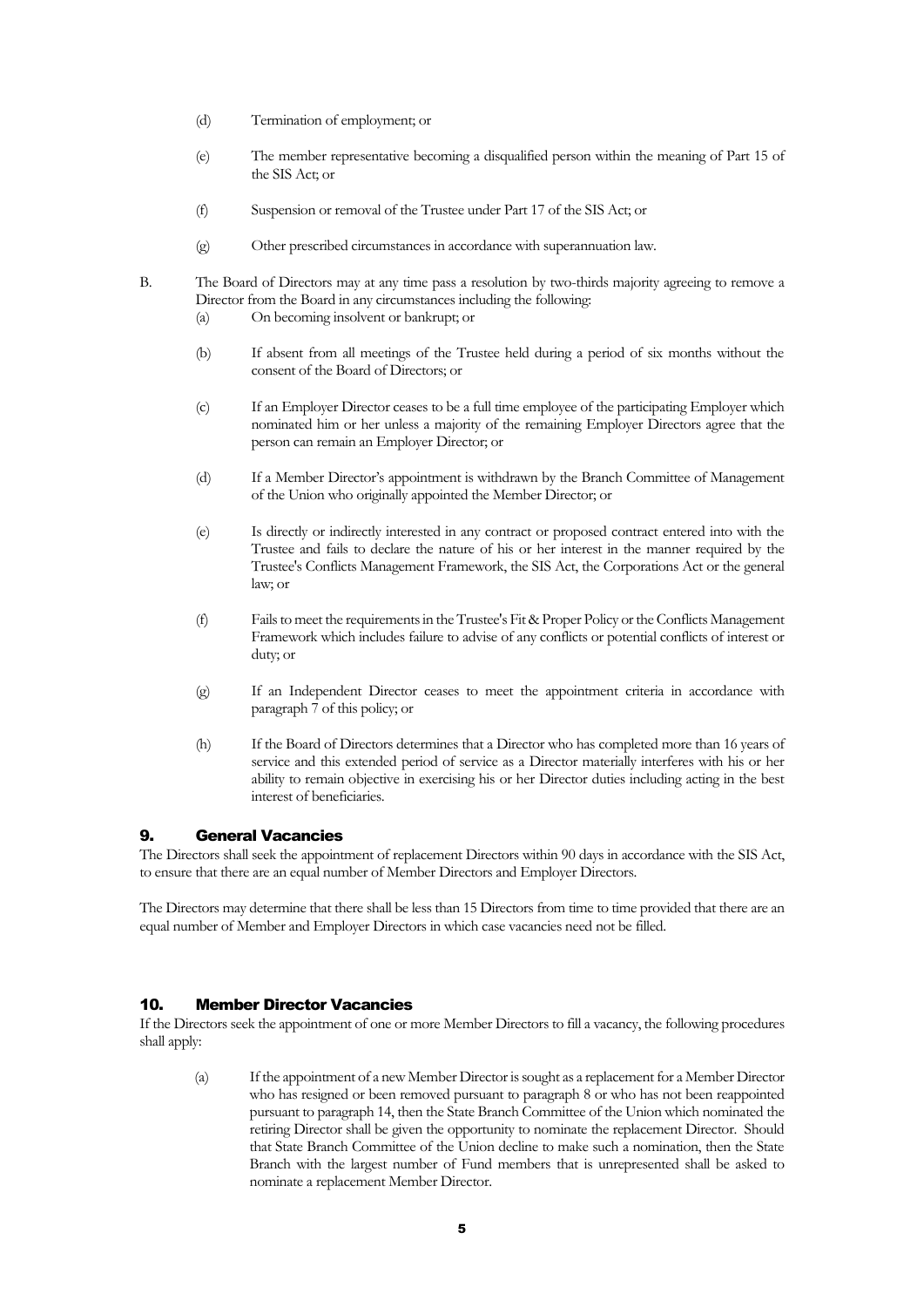- (b) If the Directors request the appointment of a Member Director to fill a vacancy created as a result of a resolution of the Board of Directors to increase the total number of Directors then the unrepresented State Branch of the Union with the largest number of members of the Fund shall be asked to make the nomination unless less than 51% of the current Member Directors were nominated by the Victorian Branch of the Union in which case the Victorian Branch of the Union shall be asked to nominate the new Member Director. Should a State Branch Committee of the Union decline to make such a nomination then the State Branch with the next largest number of Fund members that is unrepresented shall be asked to nominate a replacement Member Director.
- (c) For both paragraphs 10(a) and 10(b), the Board willmake the nominating body aware of APRA's requirements in SPS 510 and of this policy, and engage in a dialogue with the nominating body regarding how their nomination process can support this policy.

# <span id="page-5-0"></span>11. Employer Director Vacancies

If the Directors seek the appointment of one or more Employer Directors to fill a vacancy the following procedures shall apply:

- (a) If the appointment of a new Employer Director is sought as a replacement for an Employer Director who has resigned or been removed pursuant to paragraph 8 or who has not been reappointed pursuant to paragraph 14, the Directors shall invite the participating Employers in the State which the retiring Employer Director represented to nominate a replacement Employer Director.
- (b) If the appointment of a new Employer Director is sought to fill a vacancy created as a result of a resolution of the Board of Directors to increase the total number of Directors then the Directors shall invite the participating Employers of Fund Members in the State which is unrepresented by an Employer Director having the highest number of members in the Fund to nominate a person to fill the vacancy. If no nominations are received from the participating Employers in relation to that State then the Directors shall invite the participating Employers in the unrepresented State with the next highest number of Fund members to nominate a person to fill the vacancy. This paragraph is subject to the proviso that if less than 51% of the Employer Directors represent Victoria, then the Directors shall invite the participating Employers in Victoria to nominate a person to fill the vacancy.
- (c) For both paragraphs 11(a) and 11(b), the Board will make the nominating body aware of APRA's requirements in SPS 510 and of this policy, and engage in a dialogue with the nominating body regarding how their nomination process can support this policy.

#### <span id="page-5-1"></span>12. Appointment of Alternate Directors

A Director may, with the approval of the Board of Directors, appoint a person to be his or her Alternate Director to act in his or her place during such period as the Director shall determine provided that:

- (a) An Alternate Employer Director must be an employee or officer of the same participating Employer or related corporate body; or
- (b) An Alternate Member Director must be approved by the State Branch Committee of the Union that nominated the Member Director.

# <span id="page-5-2"></span>13. Removal of Alternate Directors

An Alternate Director shall cease to be an Alternate Director immediately:

- (a) On death; or
- (b) On becoming of unsound mind or physically or mentally incapable of performing the functions of the office; or
- (c) On becoming insolvent or bankrupt; or
- (d) On becoming a disqualified person as defined in the Act; or